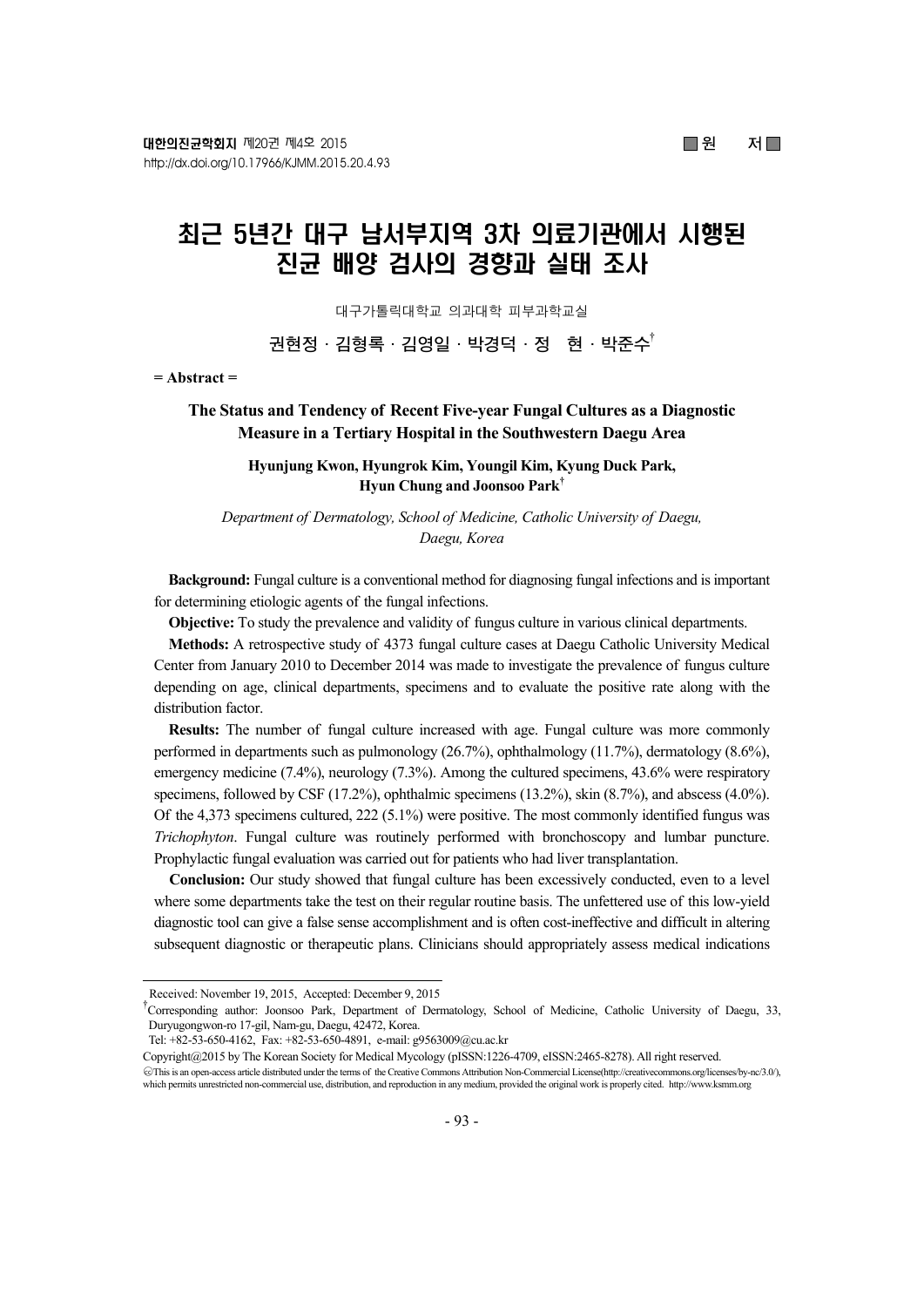of fungal culture counting in the risk of infection, mortality, and cost as well. **[Korean J Med Mycol 2015; 20(4): 93-101]**

**Key Words:** Fungal culture, Positivity, Specimen

# 서 론

진균 감염의 양상은 표층 피부 감염에서부터 심각한 심부 조직, 혈액, 폐 또는 전신 질환까지 다양하다. 대부분의 진균 감염은 숙주 조직에 심 한 손상을 일으키는 것으로 알려져 있고<sup>1</sup>, 전신 진균증은 위중한 감염증 중의 하나이므로 병원체 를 신속하게 검출하는 일은 감염증의 진단, 예후 판단, 치료 방침을 세우는데 매우 중요하다. 최근 광범위 항생물질의 장기적인 투여 및 난치성 감 염 질환에 강력한 스테로이드요법, 악성종양에 대한 세포독성화학요법 및 방사선요법, 그 외에 정맥 내 카테터 유치, 방광 내 카테터 유치, 고단 위 영양수액주사, 장기이식에 따른 면역억제제 사 용, 생체 내 인공장치 등의 새로운 치료법은 면역 저하 환자를 양산하게 되었으며, 그 동안 비병원 성 진균으로 취급되었던 *Aspergillus*, *Penicillium*, *Cryptococcus* 및 *Mucor* 등의 기회 감염 진균들에 의해 생명을 위협받는 전신성 감염이 세계적으로 증가되었다<sup>2</sup> . 우리나라에서도 기회 감염성 진균증 환자의 수가 면역저하 환자의 수에 비례하여 증 가하고 있다. 근래 노인, 면역기능저하 환자 등의 증가로 진균혈증의 증가도 보고되고 있다<sup>3</sup>.

진균 감염을 진단하기 위해서는 감염 가능성을 평가하고 검사를 해야 하며, 일반적으로 진균 감 염의 진단은 배양 검사, 조직 검사 및 혈청학적 검사의 세 가지가 흔히 이용되고 있다. 배양 검사 는 수 일에서 수 주가 소요되고, 민감도가 낮은 질환도 있으며, 오염균 때문에 임상적 결정에 혼 돈을 주기도 한다. 하지만 이러한 임상적 제한점 에도 불구하고 진균 배양 검사는 보편적인 확진 방법이며, 항진균제의 감수성 검사를 위해서는 필 요하다. 우리나라는 진균 유병률 연구가 미미할

뿐 아니라, 여러 임상과에서 진균 배양 검사가 어 떻게 시행되고 있는지에 대한 연구도 미미하다. 이에 저자들은 2010-2014년에 대구 남서부 지 역의 3차 의료기관에서 행해진 진균 배양 검사의 결과지를 통해 연령별, 진료과별, 검체별 진균 배 양 검사의 현황을 분석하고자 하였다.

# 연구대상 및 방법

### 1. 연구대상

2010년 1월 1일부터 2014년 12월 31일까지 5년 간 대구가톨릭대학교병원에서 입원 및 외래 환자 를 대상으로 시행된 진균 배양 검사 총 4,373건 을 대상으로 하였다. 같은 날짜에 같은 환자를 대상으로 시행된 여러 건의 검사는 1건으로 간주 하여 조사하였다.

### 2. 연구방법

### 1) 의무기록지 조사

연구 기간 동안 처방된 진균 배양 검사를 기준 으로 환자의 병록지를 참고로 하여 연령별, 성별, 연도별, 검체별, 진료과별 분포, 양성률, 배양된 균 의 분포를 후향적으로 조사하였다. 연령은 0~9세, 10~19세, 20~29세, 30~39세, 40~49세, 50~59세, 60~69세, 70세 이상으로 분류하였다. 진료과의 구 분은 외래 환자의 경우 검사를 처방한 과에 따 랐으며, 입원 환자는 퇴원 시점의 진료과에 따라 분류하였다. 예를 들어 신경과로 입원하여 뇌척수 액 진균 배양 검사를 시행하였으나 재활의학과로 전과되어 퇴원한 경우 재활의학과에 속하는 것으 로 간주하였고, 응급의학과를 주진료과로 진료하 였지만 안과에 의뢰하여 각막으로 진균 배양 검 사를 시행하였다면 응급의학과로 간주하였다. 각 진료과별로 시행된 검사의 검체 빈도를 조사하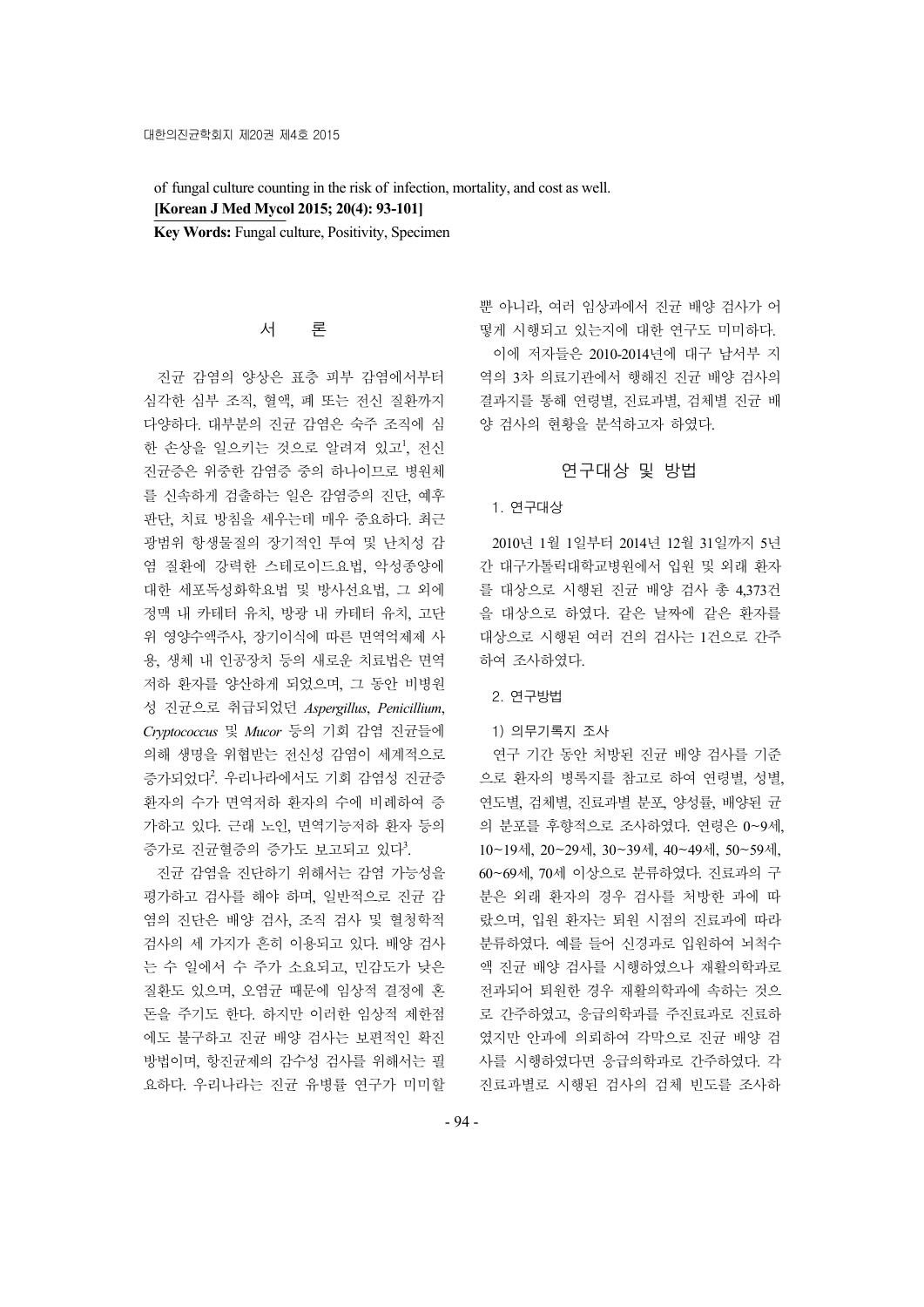

권현정 등: 최근 5년간 대구 남서부지역 3차 의료기관에서 시행된 진균 배양 검사의 경향과 실태 조사

**Fig. 1.** Distribution of the number of fungal culture performed by age.

였으며, 양성률은 전체 양성률, 과별 양성률, 검 체별 양성률을 비교 분석하였다. 배양된 균은 속 (genus) 단계로 구분하였다.

2) 배양 및 미생물 동정

진균 배양은 채취한 검체를 chloramphenicol이 첨가된 Sabouraud's dextrose agar 배지에 접종하고,<br>26℃에서 배양 후 집락의 육안적 형태 및 분리균 의 현미경적 형태에 근거하여 균을 동정하였다.

3. 분석

자료의 통계적 분석은 SPSS version 19.0 for Windows (SPSS, Chicago, IL, USA) 통계 프로그램 을 이용하였다. 각 진료과별 양성률과 검체별 양 성률의 비교를 위해서 Chi-square test를 하였다. 통계적 유의성은 *p*-value가 0.05 이하인 경우로 정 의하였다.

# 결 과

1. 연령별, 성별, 연도별 분포

진균 배양 검사를 시행한 환자들의 연령별 분 포는 0~9세 환자가 163명 (3.7%), 10~19세 141명 (3.2%), 20~29세 244명 (5.6%), 30~39세 263명 (6.0%), 40~49세 558명 (12.7%), 50~59세 956명 (21.8%), 60~69세 758명 (17.3), 70세 이상 1,297명 (29.6%)으로 나타났다 (Fig. 1). 성별은 남자 2,469 명 (56.5%), 여자 1,904명 (43.5%)로 남녀 비는 1.3:1로 나타났다. 연도별로는 2010년 849명, 2011 년 892명, 2012년 872명, 2013년 859명, 2014년 901명으로 조사되었다.

2. 진료과별 분포 및 검체

가장 많은 검사를 시행한 과는 호흡기내과로 1,170건 (26.7%)이었고, 안과 510건 (11.7%), 피부 과 377건 (8.6%), 응급의학과 324건 (7.4%), 신경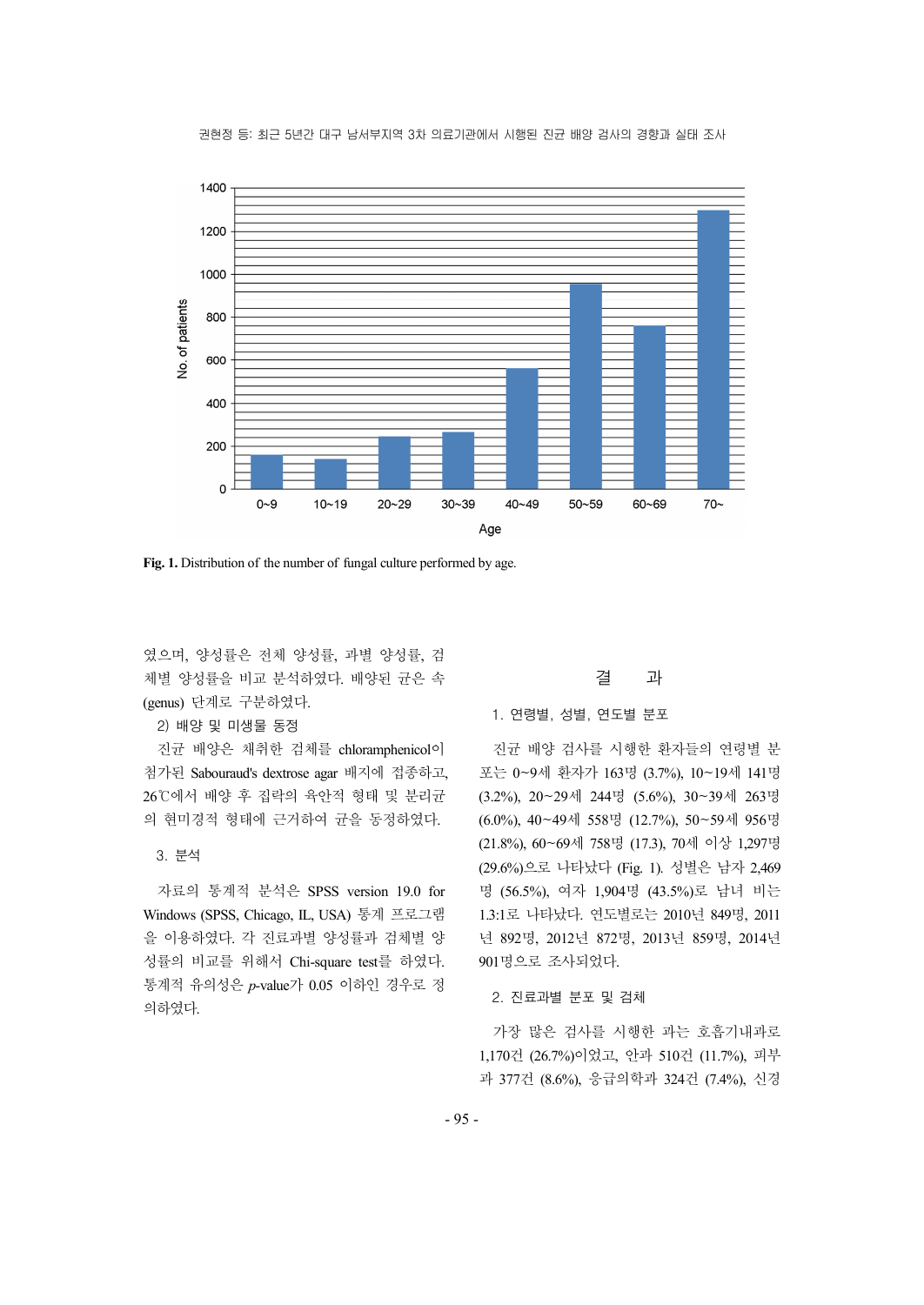과 321건 (7.3%), 외과 268건 (6.1%), 혈액종양내 과 213건 (4.9%), 소화기내과 211건 (4.8%), 소아 청소년과 178건 (4.1%), 신장내과 168건 (3.8%), 순환기내과 167건 (3.8%), 신경외과 152건 (3.5%), 감염내과 134건 (3.1%) 순으로 나타났다 (Table 1).

4,373건 중 1,426건은 흉수 (32.6%)에 대한 검 사였고, 뇌척수액 754건 (17.2%), 안구 검체 579건 (13.2%), 기관지폐포세척액 483건 (11.0%), 피부 381건 (8.7%), 농양 및 분비물 175건 (4.0%), 소 변 122건 (2.8%), 혈액 120건 (2.7%), 객담 91건 (2.1%), 뼈 84건 (1.9%), 복막액 67건 (1.5%) 순으 로 나타났다.

호흡기내과의 1,170건의 검사 중 호흡기 검체 인 흉수와 기관지폐포세척액에 대한 검사가 1,112 건이었고, 안과에서 시행한 510건의 검사 중 안 구 검체에 대한 검사는 499건, 피부과에서 시행 한 377건의 검사 중 피부에 대한 검사는 374건 이었다. 응급의학과에서 시행된 검사 324건 중 뇌척수액에 대한 검사는 151건으로 가장 많았고, 이어 흉수 102건, 안구 검체에 대한 검사가 50건 순으로 조사되었다. 신경과의 321건 중 뇌척수액 316건, 외과에서는 총 268건 중 혈액 114건, 소변 111건으로 조사되었고, 혈액종양내과, 소화기내과, 신장내과에서 가장 많이 검사된 검체는 흉수로 조사되었다. 소아청소년과에서는 뇌척수액에 대 한 검사가 가장 많이 시행된 것으로 나타났다 (Table 1).

#### 3. 진균 배양 검사의 양성률

총 4,373건의 진균 배양 검사 중 222건 (5.1%) 에서 균이 배양되었다. 피부과에서 시행한 검사 가 27.3%로 가장 양성률이 높았고, 류마티스내과 (15.8%), 내분비내과 (13.6%), 이비인후과 (11.1%), 성형외과 (10%), 혈액종양내과 (8.5%), 감염내과 (5.2%), 신장내과 (3.6%), 호흡기내과 (3.4%), 신 경외과 (3.3%), 안과 (3.3%), 소화기내과 (2.4%), 소아청소년과 (1.7%), 외과 (0.7%), 순환기내과 (0.6%), 응급의학과 (0.6%), 신경과 (0.3%) 순으로 나타났으며, 비뇨기과, 산부인과, 재활의학과, 정

신건강의학과, 정형외과, 흉부외과에서 시행한 검사에서는 균이 모두 배양되지 않았다. 피부과 (*p*=0.000), 혈액종양내과 (*p*=0.021), 류마티스내 과 (*p*=0.003)에서 통계적으로 유의하게 배양 양 성률이 높은 것으로 나타났고, 호흡기내과 (*p*= 0.003), 응급의학과 (*p*=0.000), 신경과 (*p*=0.000), 외과 (*p*=0.001), 소아청소년과 (*p*=0.035), 순환기 내과 (*p*=0.007)에서 시행한 검사는 통계적으로 유의하게 양성률이 낮게 나타났다.

검체별로는 객담에서 시행한 진균 배양 검사가 92건 중 34건에서 양성을 보여 37.0%로 가장 높 은 양성률을 보였으며, 구강 검체 18건 중 6건에 서 진균이 배양되어 33.3%의 양성률을 보였다. 비강 면봉 채취로 얻은 검체는 18건 중 5건에서 양성을 보여 27.8%의 양성률을 보였고, 피부에서 시행한 진균 배양 검사 381건 중 104건에서 균이 배양되어 27.3%의 양성률을 보였다. 객담, 구강, 비강, 피부에서 시행한 검사의 양성률은 모두 통 계적으로 유의하게 높았다 (*p*<0.05). 하지만 검 체 중 가장 많은 비중을 차지하였던 흉수의 양성 률은 0.6%에 그쳤고, 뇌척수액 (0.4%), 안구 검체 (3.3%), 기관지페포세척액 (5.4%) 등에서 모두 낮 은 양성률이 관찰되었다 (Table 2).

#### 4. 균 동정

배양 검사에서 자라난 균은 *Trichophyton* 84건 (37.8%), *Candida* 78건 (35.1%), *Aspergillus* 12건 (5.4%), *Cryptococcus*와 *Microsporum* 각 8건 (3.6%), *Rhizopus* 4건 (1.8%), *Acremonium*, *Alternaria*, *Clodosporium*, *Penicillium* 각 3건 (1.4%), *Fusarium*, *Fonsecaea*, *Pseudallescheria*, *Pichia*, *Sporothrix* 각 1건 (0.5%), unspecified mold 11건 (5.0%)로 조사 되었다.

피부에서 동정된 가장 흔한 균은 *Trichophyton* (84건, 80.7%)이었고, 객담과 기관지폐포세척액에 서 가장 흔하게 동정된 균은 *Candida*로 나타났으 며, 기타 검체에서 동정된 균은 Table 2와 같다.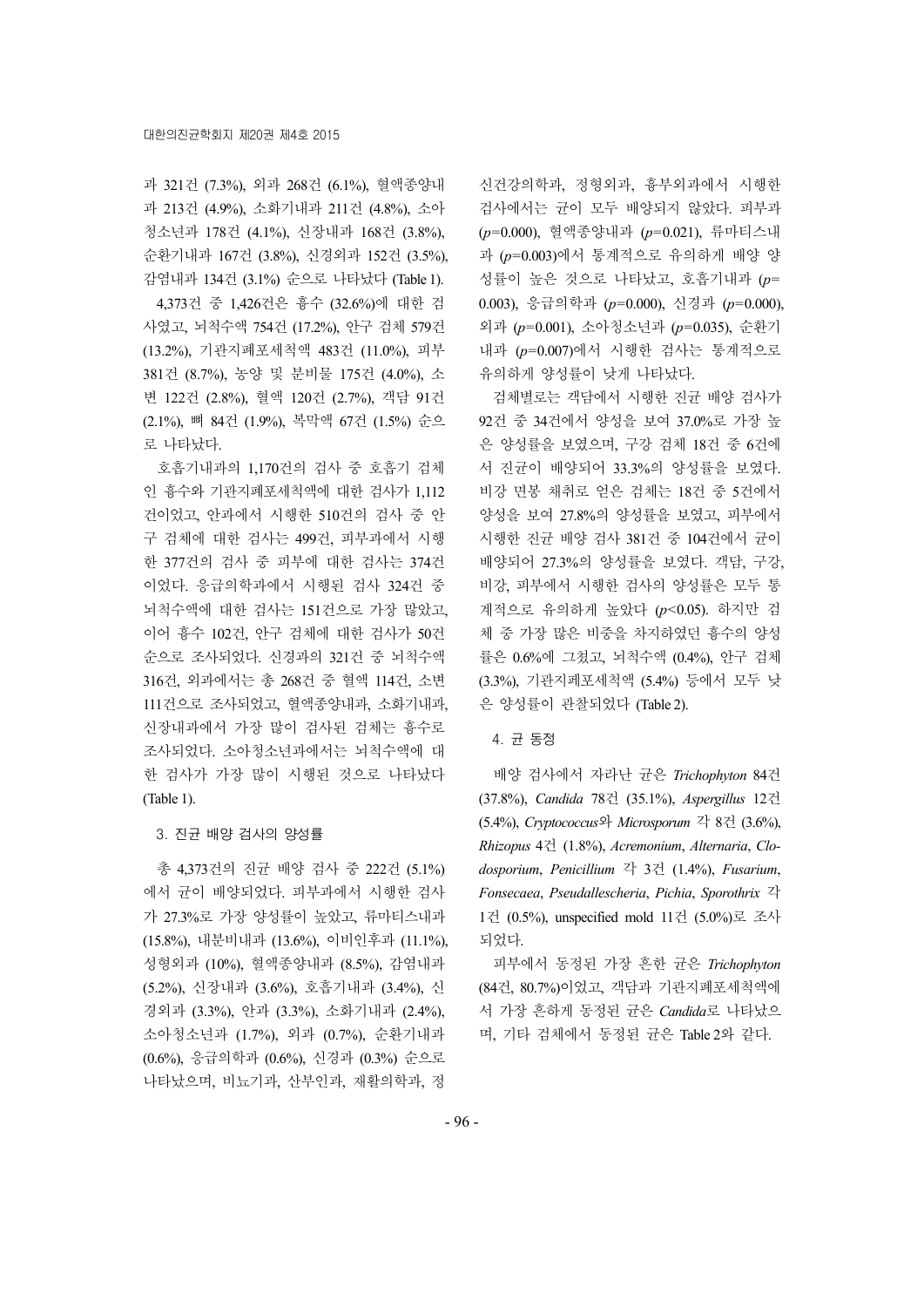| Clinical<br>department       | No. of<br>tests | Specimens 1<br>(cases)     | Specimens 2<br>(cases)    | Specimens 3<br>(cases)    | No. of positive<br>cases $(\% )$ | $p$ -value |
|------------------------------|-----------------|----------------------------|---------------------------|---------------------------|----------------------------------|------------|
| Pulmonology                  | 1170            | Pleural effusion<br>(705)  | <b>BAL</b> (407)          | Sputum (23)               | $40(3.4\%)$                      | 0.003      |
| Ophthalmology                | 510             | Orbital apparatus<br>(499) | Abscess $(5)$             | CSF(3)                    | $17(3.3\%)$                      | 0.056      |
| Dermatology                  | 377             | Skin (374)                 | CSF(3)                    |                           | $103(8.6\%)$                     | < 0.001    |
| Emergency<br>medicine        | 324             | CSF(151)                   | Pleural effusion<br>(102) | Orbital apparatus<br>(50) | $2(0.6\%)$                       | < 0.001    |
| Neurology                    | 321             | CSF(316)                   | Abscess $(2)$             | Pleural effusion<br>(2)   | $1(0.3\%)$                       | < 0.001    |
| General surgery              | 268             | <b>Blood</b> (114)         | Urine $(111)$             | Pleural effusion<br>(23)  | $2(0.7\%)$                       | 0.001      |
| Hemato-oncology              | 213             | Pleural effusion<br>(127)  | Sputum $(31)$             | CSF(28)                   | $18(8.5\%)$                      | 0.021      |
| Gastroenterology             | 211             | Pleural effusion<br>(118)  | Peritoneal fluid<br>(43)  | Discharge (22)            | $5(2.4\%)$                       | 0.066      |
| Pediatrics                   | 178             | CSF (147)                  | Sputum (9)                | Pleural effusion (6)      | $3(1.7\%)$                       | 0.035      |
| Nephrology                   | 168             | Pleural effusion<br>(113)  | Peritoneal fluid<br>(15)  | <b>BAL</b> (11)           | $6(3.6\%)$                       | 0.365      |
| Cardiology                   | 167             | Pleural effusion<br>(141)  | BAL(7)                    | CSF(4)                    | $1(0.6\%)$                       | 0.007      |
| Neurosurgery                 | 152             | Abscess $(63)$             | <b>Bone</b> (52)          | CSF(26)                   | $5(3.3\%)$                       | 0.307      |
| Infectious disease           | 134             | CSF(35)                    | Abscess (29)              | Pleural effusion<br>(14)  | $7(5.2\%)$                       | 0.937      |
| Rheumatology                 | 38              | <b>BAL</b> (13)            | Pleural effusion<br>(9)   | Sputum (6)                | $6(15.8\%)$                      | 0.003      |
| Chest surgery                | 30              | Pleural effusion<br>(19)   | Abscess $(4)$             | BAL(4)                    | $0(0\%)$                         | 0.204      |
| Orthopedic surgery           | 28              | Bone $(8)$                 | Abscess $(7)$             | Pleural effusion (7)      | $0(0\%)$                         | 0.220      |
| Endocrinology                | 22              | Pleural effusion<br>(8)    | Abscess $(6)$             | Sputum (2)                | $3(13.6\%)$                      | 0.067      |
| Otorhinolaryngology          | 18              | Abscess $(5)$              | Nasal discharge<br>(5)    | Pleural effusion<br>(5)   | $2(11.1\%)$                      | 0.243      |
| Obstetrics and<br>gynecology | 13              | Pleural effusion<br>(8)    | CSF(2)                    | Urine $(1)$               | $0(0\%)$                         | 0.404      |
| Plastic surgery              | 10              | Abscess (7)                | OT(2)                     | Tissue $(1)$              | $1(10.0\%)$                      | 0.478      |
| Urology                      | 10              | Pleural effusion<br>(8)    | Abscess $(1)$             | BAL(1)                    | $0(0\%)$                         | 0.464      |
| Rehabilitation<br>medicine   | 7               | Bone (3)                   | Abscess $(1)$             | CSF(1)                    | $0(0\%)$                         | 0.540      |
| Psychiatry                   | $\overline{4}$  | CSF(3)                     | Bone $(1)$                |                           | $0(0\%)$                         | 0.644      |

Table 1. Number of tests, most common specimens and positive rates by clinical department (n=4373)

Statistical significant was tested by Chi-square test,  $p$ <0.05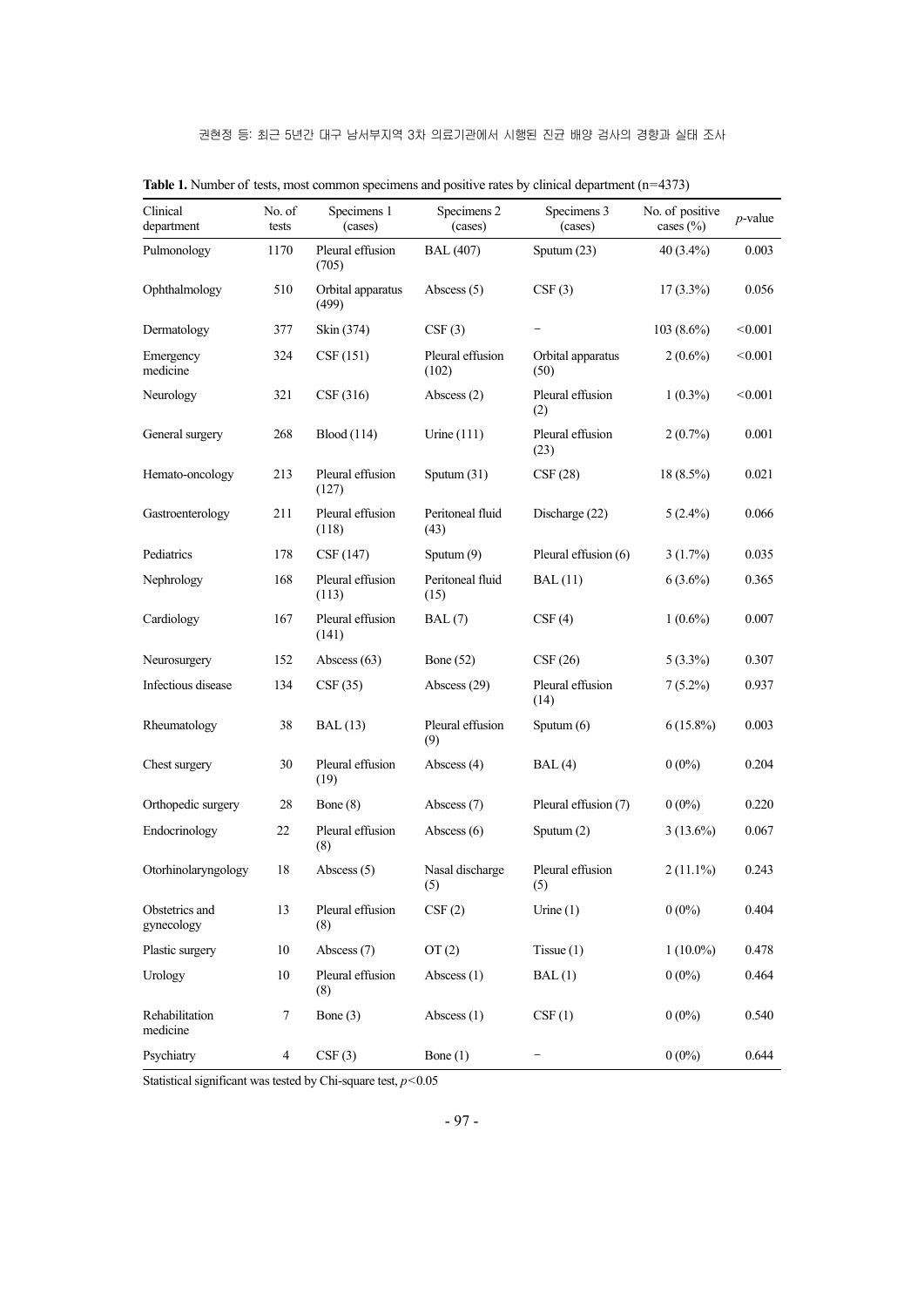| Specimen                  | No. of tests<br>$(\%)$ | Fungi 1<br>(cases)    | Fungi 2<br>(cases)    | Fungi 3<br>(cases)     | No. of positive<br>cases (%) | $p$ -value |
|---------------------------|------------------------|-----------------------|-----------------------|------------------------|------------------------------|------------|
| Pleural<br>effusion       | 1426 (32.6%)           | Unspecified<br>mod(3) | Cladosporium (2)      | Acremonium (1)         | $8(0.6\%)$                   | < 0.001    |
| <b>CSF</b>                | 754 (17.2%)            | Cryptococcus (1)      | Cladosporium (1)      | Unspecified<br>mold(1) | $3(0.4\%)$                   | < 0.001    |
| Ophthalmic<br>specimens   | 579 (13.2%)            | Candida (5)           | Aspergillus (3)       | Penicillium (3)        | $19(3.3\%)$                  | 0.035      |
| <b>BAL</b>                | 483 (11.0%)            | Candida (16)          | Aspergillus (5)       | Unspecified<br>mod(3)  | $26(5.4\%)$                  | 0.745      |
| Skin                      | 381 (8.7%)             | Trichophyton<br>(84)  | Candida (11)          | Microsporum (8)        | 104(27.3%)                   | < 0.001    |
| Abscess                   | 175 (4.0%)             | Candida (2)           | Alternaria (1)        | $\qquad \qquad -$      | $7(4.0\%)$                   | 0.508      |
| Urine                     | $122(2.8\%)$           | Candida (1)           |                       |                        | $3(2.5\%)$                   | 0.182      |
| <b>Blood</b>              | 120(2.7%)              | Candida (1)           | Unspecified<br>mod(1) |                        | $2(1.7\%)$                   | 0.084      |
| Sputum                    | $92(2.1\%)$            | Candida (31)          | Cryptococcus (2)      | Rhizopus (1)           | 34 (37.0%)                   | < 0.001    |
| Bone                      | 84 (1.9%)              |                       |                       |                        | $0(0\%)$                     | 0.032      |
| Peritoneal<br>fluid       | 67(1.5%)               | Candida (3)           |                       |                        | $3(4.5\%)$                   | 0.822      |
| Cardial<br>effusion       | $20(0.5\%)$            |                       |                       |                        | $0(0\%)$                     | 0.300      |
| <b>Nasal</b><br>specimens | $18(0.4\%)$            | Rhizopus (3)          |                       |                        | 5(27.8%)                     | < 0.001    |
| Oral<br>specimens         | 18 (0.4%)              | Candida (5)           | Aspergillus (1)       | Candida (1)            | $6(33.3\%)$                  | < 0.001    |
| Bile                      | $17(0.4\%)$            | Cryptococcus (1)      | Cryptococcus (1)      |                        | $1(5.9\%)$                   | 0.879      |
| Soft tissue               | $11(0.3\%)$            |                       |                       |                        | $0(0\%)$                     | 0.443      |
| Bone<br>marrow            | $4(0.1\%)$             | -                     |                       |                        | $0(0\%)$                     | 0.644      |
| Stool                     | $2(0.0\%)$             | Cryptococcus (1)      |                       |                        | $1(50.0\%)$                  | 0.004      |

Table 2. Number of tests, most common fungi and positive rates by specimens (n=4373)

Statistical significant was tested by Chi-square test,  $p$ <0.05

# 고 찰

본 연구에서는 한 기관의 3차 의료기관에서 행 해진 진균 배양 검사의 현황에 대해 살펴보고, 진 료과별, 검체별로 비교를 해보았다.

환자의 연령이 증가할수록 검사 수가 증가하는

양상이 관찰되었으며, 50세부터 급격히 증가하여 70세 이상의 고령 환자가 전체 검사의 30%에 달 하는 비율을 차지하였다. 진균 감염에 대하여 대 부분의 건강한 사람들에서는 높은 저항력을 가지 고 있어 낮은 유병률을 보이지만, 기저 질환이 많 고 방어기전이 저하된 고령의 환자는 진균 감염 에 취약할 수 있어 검사가 더 많이 필요하였을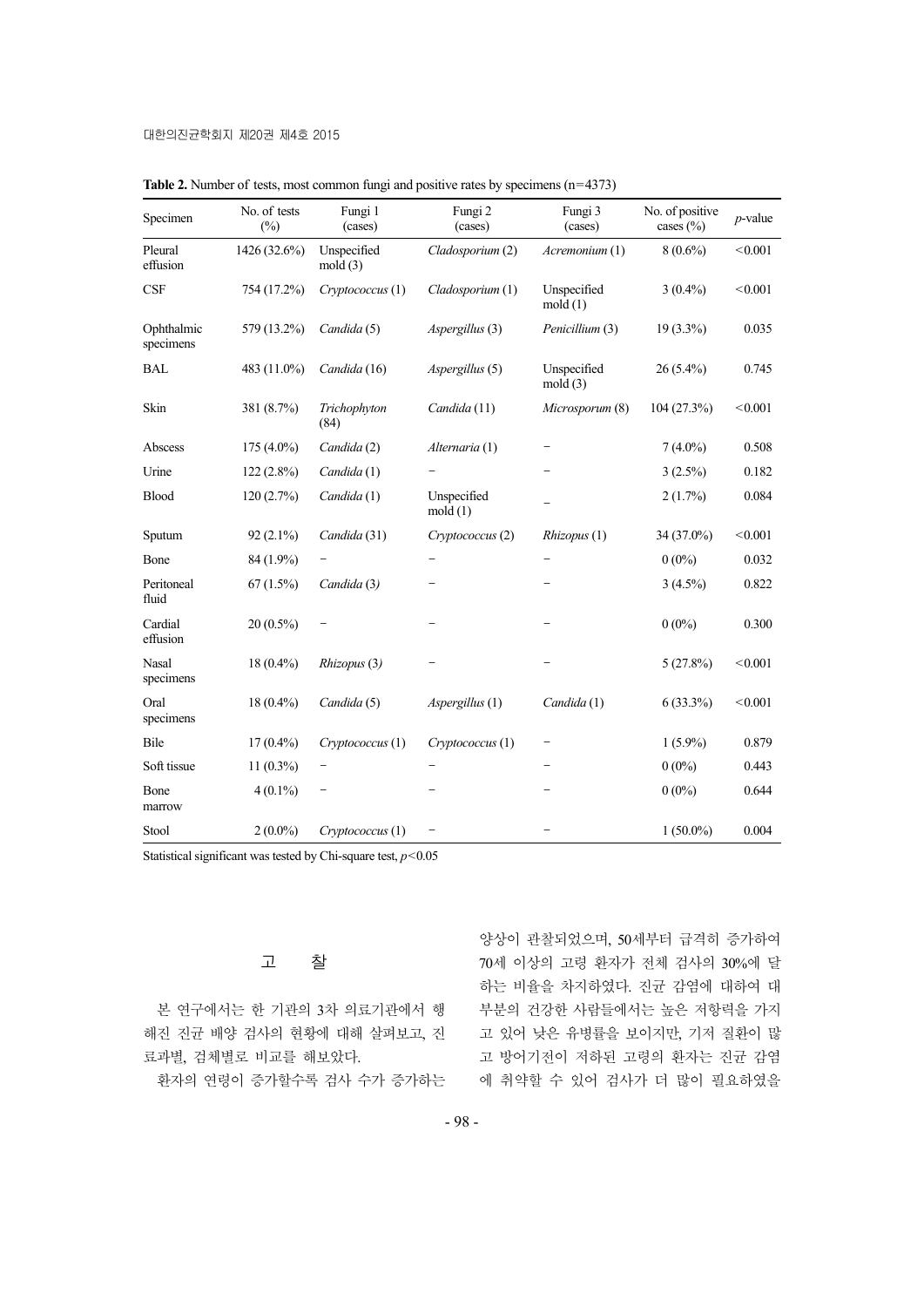것으로 추정되며, 또한 높은 연령군의 환자들은 병원 방문이 잦아 전체 병원 내원 환자 중에서 높은 비중을 차지한다는 점이 높은 검사 빈도의 원인으로 사료된다.

높은 검사 빈도를 보인 상위 10개 진료과는 호 흡기내과, 안과, 피부과, 응급의학과, 신경과, 외 과, 혈액종양내과, 소화기내과, 소아청소년과, 신 장내과로 나타났다. 호흡기내과를 비롯하여 혈액 종양내과, 소화기내과, 신장내과에서는 모두 호흡 기 검체에 대한 검사가 주를 이루었다. 상급 종 합병원 내과 입원 환자들은 기회 감염의 위험성 이 높기 때문에 파행성 혹은 침습성 진균증의 가 장 흔한 경로인 호흡기<sup>4</sup> 에 대한 검사가 자주 이 루어졌을 것이라고 추정된다. 기관지폐포세척액 과 흉수를 포함한 호흡기 검체는 검체별 통계에 서도 가장 많은 비중을 차지하였다. 폐렴 의심 환자 혹은 흉수가 관찰되는 환자에서 미생물적 진단을 위해서는 정확한 원인균을 찾아야 하는데 기관지 흡인액이나 객담으로는 오염이 흔하여 부 적합한 경우가 많아<sup>5</sup> 중환자실에 있거나 고위험 군 환자에서는 침습적인 기관지 내시경을 통한 검사가 권고되고 있다<sup>6</sup>. 또한 본 연구에서는 기 관지 내시경 검사의 빈도와 기관지 내시경을 통 한 진균 배양의 빈도가 유사한 것을 관찰하였는 데 이는 기관지 내시경 시에는 필수적으로 진균 배양 검사를 함께 시행하는 현실을 보여주는 결 과라고 할 수 있다.

안과, 피부과, 신경과의 경우 타과에 의뢰된 소 수의 증례를 제외하고는 임상과의 각 분야에 대 한 검사가 시행되었다. 진균 검사를 두 번째로 많이 시행하는 임상과로 조사된 안과에서는 진균 각막염이 중한 질환으로 간주되어 검사의 빈도가 높은 것으로 추정된다. 진균각막염은 치유율이 현저히 떨어지며 각막 천공, 안내염이 발생하여 실명에 이를 수 있어 안과적으로 그 중요성이 크 다<sup>7</sup> . 본 연구에서는 각막 천공 시 진균 검사가 필 수적으로 행해지는 것으로 조사되었는데 그 이유 는 우리나라에서는 전체 감염성 각막궤양 중 진 균에 의한 것이 11.3%로 보고되었으며 진균각막 염에 의해 각막 천공이 발생할 수 있고, 각막 천 공으로 인해 상재하던 진균이 안내로 침범하여 병원성을 나타내는 수가 있기 때문이다<sup>9</sup>.

건강보험심사평가원 자료에 의하면 국내에서 는 전체 진균 감염에서 피부진균증이 약 75%에 달한다고 알려져 있으나10, 피부과에서 시행된 진 균 배양 검사 수는 전체 검사 수의 8.6%로 낮게 조사되었다. 이는 임상 및 KOH 검사를 통해 검 사군을 선별 후 감별이 필요한 진균 감염증에 한 하여 진균 배양 검사를 시행하였기 때문이라고 추정된다. 반면 균이 배양되기 위해서는 수 일이 소요됨에도 불구하고 응급의학과가 높은 검사 빈 도를 보이는 과에 속하였다. 주로 내과와 신경과 에 의뢰되어 흉수 및 뇌척수액에 대한 검사가 시행되었는데 이는 짧은 시간 내에 선별 검사를 통해 가능성이 있는 질환들을 감별해야 하는 응 급실의 특성이 반영된 것으로 사료된다.

신경과에서는 척수천자 시에 뇌척수액 진균 배 양 검사를 필수적으로 시행하는 것으로 조사되었 다. 뇌척수액에서의 *Cryptococcus*가 수막염의 원 인균 중 높은 비중을 차지하므로, 수막염이 의심 될 시에 세균성, 바이러스성, 결핵성, 진균성 수 막염을 감별하기 위하여 척수천자를 통해 얻은 뇌척수액 배양이 권고되고 있다". 연구 기간과 같 은 기간 동안 척수천자 처방량과 뇌척수액 진균 배양 검사의 처방량이 거의 동일한 것으로 조사 되어 실제로도 정례적으로 척수천자 시에 뇌척수 액 진균 배양이 이루어지고 있음을 확인할 수 있 었다.

한편 외과에서는 대부분 간이식 환자를 (268건 중 222건) 대상으로 검사가 시행된 것으로 조사 되었다. 이식 수술 후 수 주 동안 반복하여 진균 에 대한 검사가 진행되었으며, 이는 수술 후 전 신 상태가 회복되는 데에 다른 고형장기 이식 환 자에 비해 상대적으로 긴 시간이 필요하고, 수술 중 오염의 가능성이 있는 복강 내에서 이루어지 며, 이식 후에 고용량의 면역억제제 사용으로 인 해 면역력이 저하되어 침습적인 진균 감염으로 발전할 기회가 높기 때문으로 생각된다<sup>12</sup>. 특히,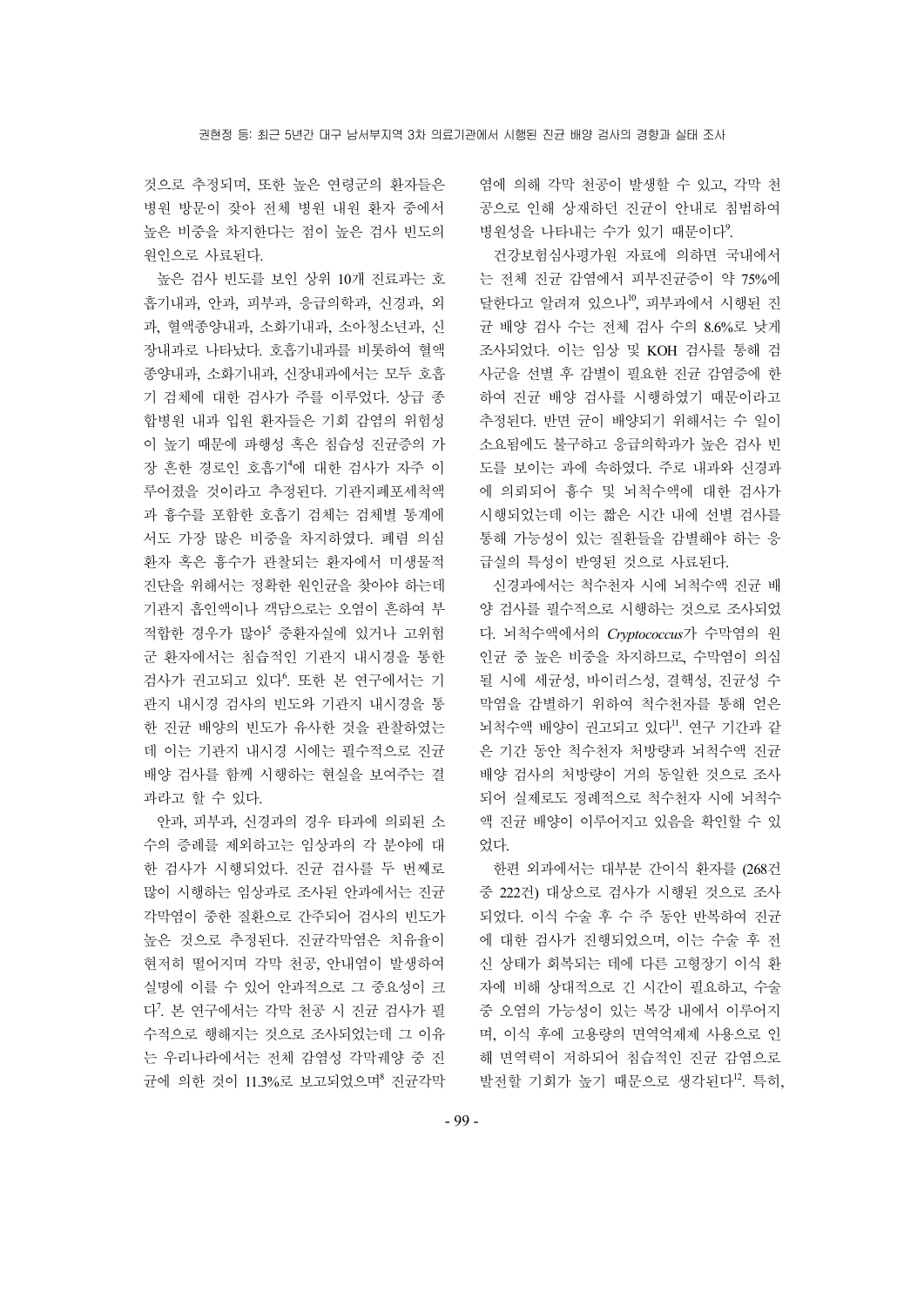침습성 아스페르길루스증이 간이식 후에 발생할 경우에는 그 사망률이 60~90%로 보고될 정도로 매우 위험한 질환으로 알려져 있어13, 진균 감염에 대해 엄격한 주의를 가지는 것으로 조사되었다.

소아청소년과에서는 뇌척수액에 대한 검사가 주로 시행되었고 기관지 내시경이나 흉수 천자를 통해 얻은 검체에 대한 검사는 드물었다. 이와 같 은 결과는 소아의 특성상 침습적 검사는 면역학 적으로 건강한 소아에서는 잘 호전이 되지 않거 나 증상이 심하여 즉각적인 원인균의 증명이 필 요할 때에 한하여 제한적으로 사용하기 때문으로 생각된다.

이번 연구에서 진균 배양 검사의 양성률은 5.1% 로 나타났다. 본 연구와 유사한 기존의 연구가 없 어 다른 연구와의 정확한 비교는 어려웠다. 하지 만 감염된 환자에서 검사를 시행하였을 때 균이 동정될 확률인 검사의 민감도에 관한 기존의 문 헌을 살펴보면, 기관지 내시경과 흉수 천자를 통 해 얻은 호흡기 검체의 민감도는 85%를 상회하 였고<sup>4</sup>, 뇌척수액으로 시행한 진균 배양 검사의 민 감도는 66~95%로 보고된 바14,15 있으며 안과적 영역에서의 진균 검사의 민감도는 22.6%, 혈액에 서는 ~50%, 객담에서는 ~25%로 알려져 있다16-18. 각 검체별로 민감도의 차이는 있었으나 이들을 고려하더라도 본 연구에서 나타난 양성률은 검사 의 민감도에 비교하면 현저히 낮은 수치임을 미 루어 짐작할 수 있다.

피부, 객담, 비강, 구강 검체에서 다른 검체보 다 통계적으로 양성률이 높다고 조사되었으나, 객 담, 비강, 구강에서 배양된 균은 대부분 *Candida* 였고 이는 위양성일 가능성이 높다. *Candida*는 구 강, 소화기간 상재균으로 객담, 변에서 배양되거 나 심지어 기관지폐포세척액에서 동정되더라도 의미가 없을 수 있으며, 혈액, 체액, 뇌척수액 등 의 폐쇄성부위에서 검출되었을 때에 유의하다고 알려져 있기 때문이다19. *Candida*를 제외하면 37% 였던 객담의 양성률은 3.2%, 구강은 33.3%였던 양성률을 5.5%로 추정할 수 있다. 비강은 *Candida* 뿐 아니라 *Rhizopus*가 3례에서 발견되었으나 이 역시 정상인에 비점막에 존재할 수 있어 위양 성일 가능성이 높아 27.8%로 조사되었던 양성 률은 5.5%인 것으로 생각된다. 반면 피부에서는 *Candida*를 제외하더라도 24.4%의 양성률을 보여 다른 검체와 현저한 차이가 있음이 드러났다. 이 는 기존의 보고 $^{20}$ 된 20~50%의 양성률과 대동소 이한 수치이며, 이미 기술한 바와 같이 선별 검사 후 배양 검사를 시행하기 때문이라고 생각된다. 지금까지 저자들은 각 진료과에서 진균 검사를

사용하는 현황에 대해 분석해보았다. 하지만 여 기에는 몇 가지 제한점이 있었다. 첫째는 단일 기관 연구라는 점이다. 이는 다기관 연구를 통해 보완되어야 할 것으로 생각된다. 둘째는 후향적인 조사였다는 점이다. 환자들의 병록 기록을 후향적 으로 조사하였기 때문에, 저자들이 정확히 알고자 하는 정보가 누락된 경우도 있었다.

본 연구를 통해 저자들은 여러 임상과에서 진 균 감염의 위험성에 대해 우려하고 이를 미연에 방지하고자 많은 검사를 진행함을 알 수 있었다. 과도한 검사가 처방되어 양성률이 기존 보고에 비해 현저히 낮게 관찰되었는데 앞서 기술된 5.1% 인 전체 양성률은 피부과를 제외하면 3.0%, 오염 균으로 간주되는 균을 제외하면 1.5%에 불과하 였다. 본 연구가 계기가 되어 진균 검사의 남용 에 대해 경각심을 가지고, 검사는 필요한 환자를 선별하여 시행되어야 할 것이다.

### 결 론

70대 이상의 고령의 환자군에서 검사가 자주 시행되었고, 진균 배양 검사를 자주 시행한 상위 5개과는 호흡기내과, 안과, 피부과, 응급의학과, 신경과였으며, 흉수, 뇌척수액, 안구구조물, 기관 지폐포세척액, 피부 순의 검체를 주로 검사한 것 으로 조사되었다. 기관지 내시경과 척추천자 검 사 시에 정례적으로 진균 배양 검사를 시행하였 고, 간이식 수술 환자에게서 술 후 수 주에 거쳐 잦은 진균 배양 검사가 행해지고 있었다. 검사 양 성률은 5.1%였고 피부과에서 유의하게 높은 양성